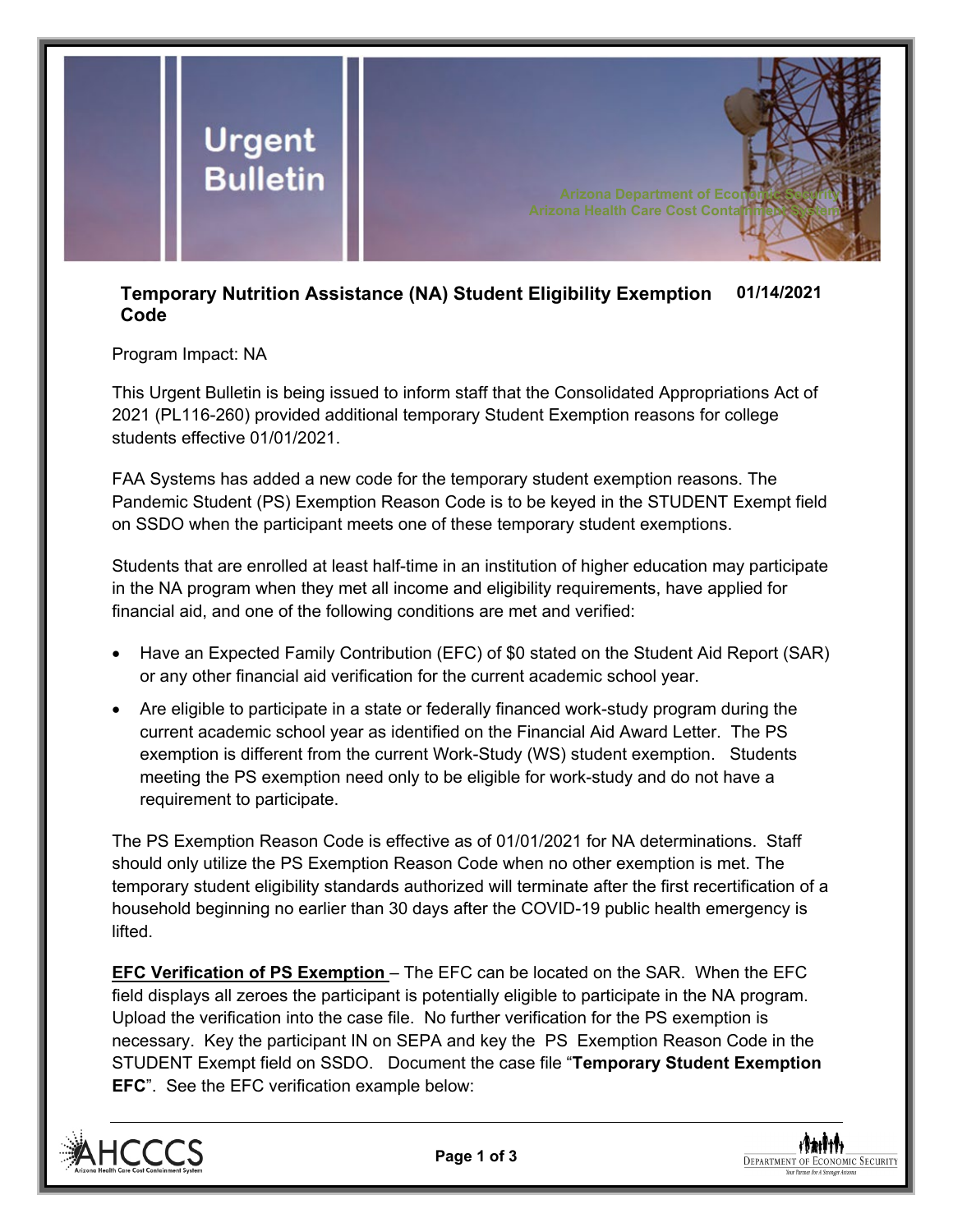

When any amount other than \$0 is displayed in the EFC field on the SAR, the participant is not eligible for the PS exemption for the EFC reason. The participant may be potentially eligible for the PS exemption reason when they have been approved for a state or federally financed workstudy program but are not participating. Explore the Financial Aid Award Letter for any indication that the participant has been approved for any compensation in a state or federally financed work-study program. Upload the verification into the case file. Key the participant IN on SEPA and key the PS Exemption Reason Code in the STUDENT Exempt field on SSDO. Document the case file with **"Work-study not participating".** See the SAR and Financial Aid Award Letter verification example below:

## **Explore work-study when the SAR displays numbers in the EFC field**